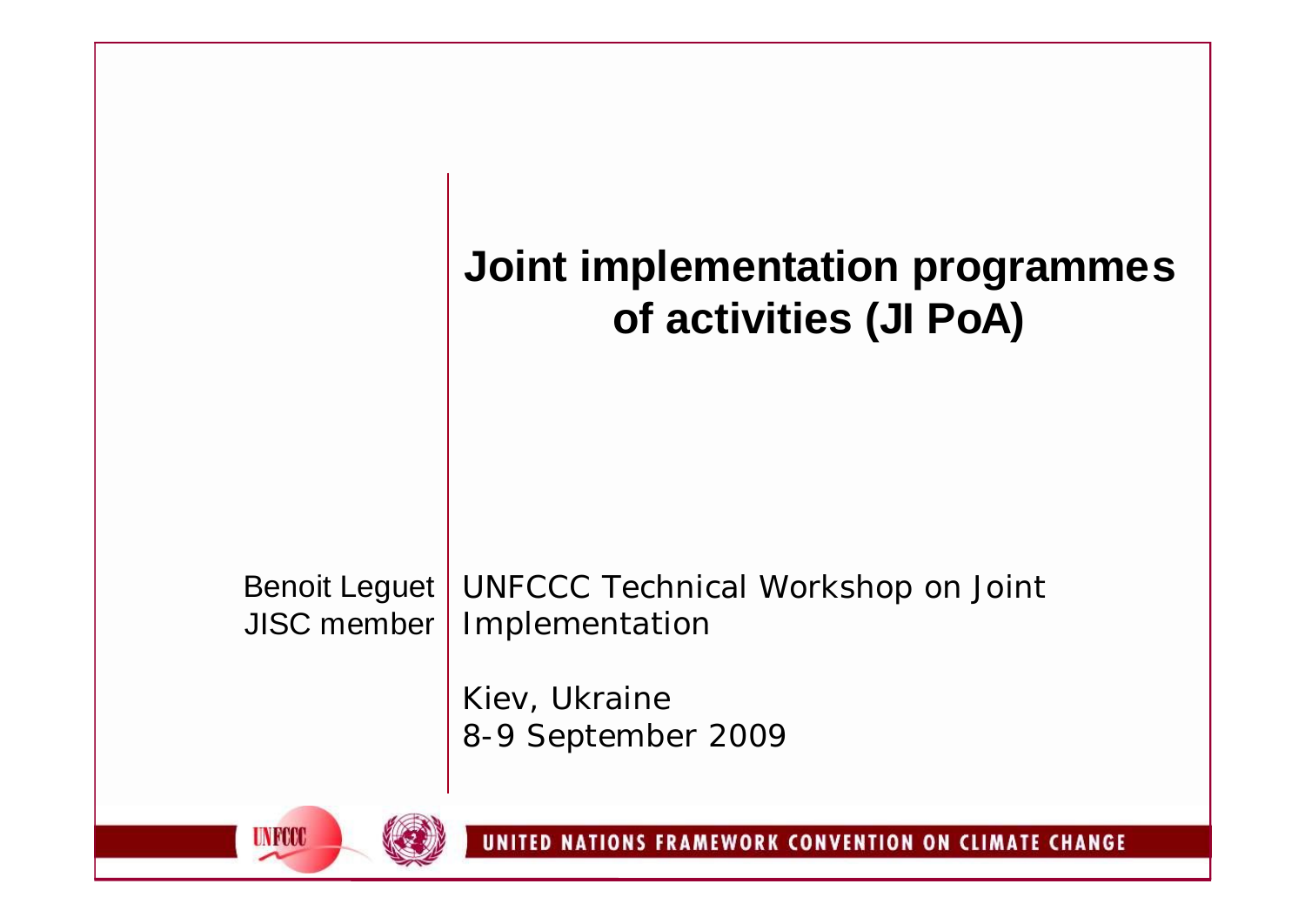#### **What is a JI PoA?**

A joint implementation programmes of activities (**JI PoA**) is a **coordinated action** by a **legal or government entity** aimed at **achieving economies of scale** and reaching wider groups of stakeholders than stand-alone projects.

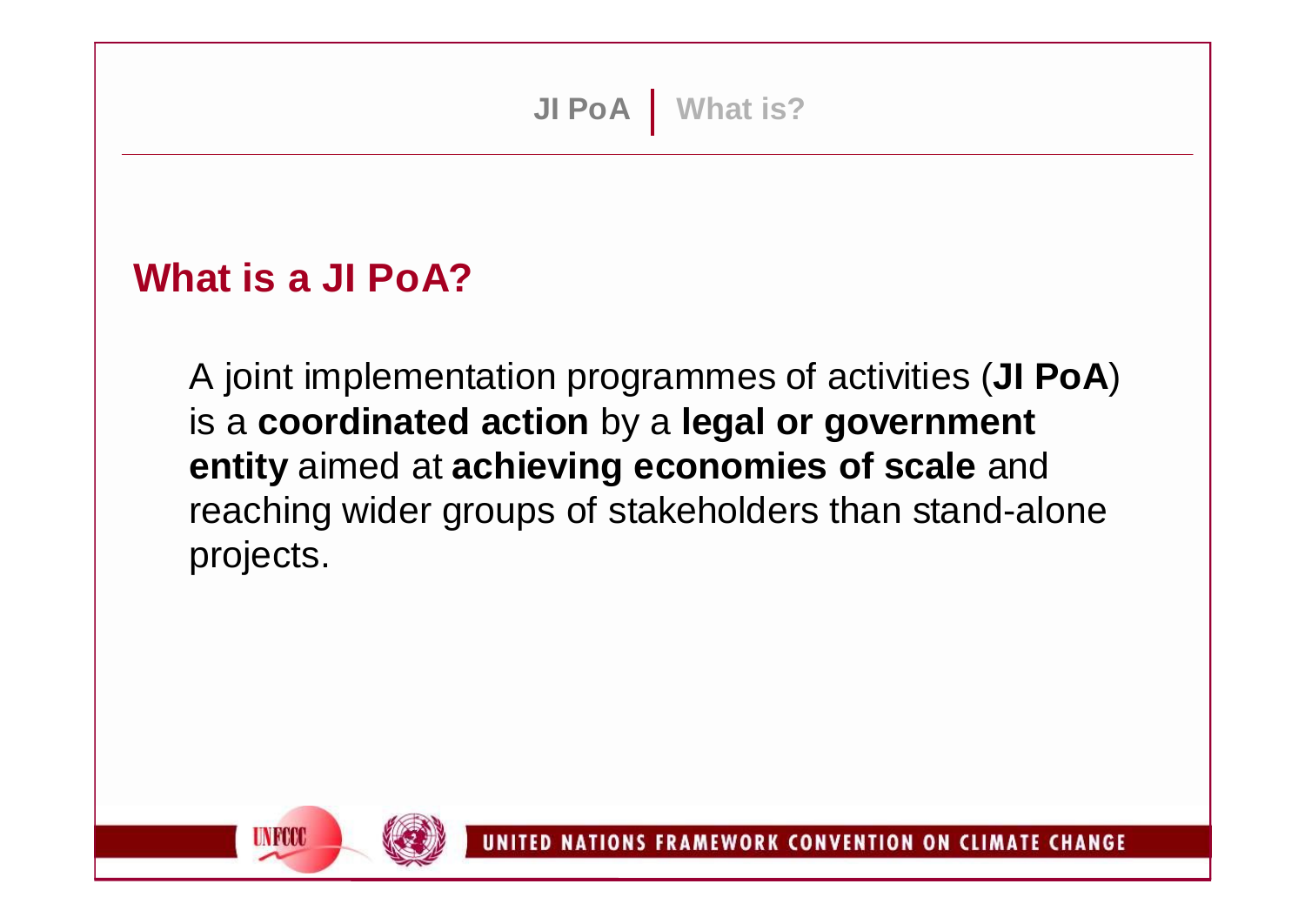**Background Development of procedures on JI PoA**

### **Mandate from CMP 4 (decision 5/CMP.4)**

The CMP requested the JISC "to develop, as soon as possible, **definitions, forms, guidelines and procedures for projects under programmes of activities** implemented under the verification procedure under the Committee, bearing in mind the work of the Executive Board of the clean development mechanism in this area".

#### **JISC 14**

– Started to develop procedures on JI PoA

## **Current Status**

- Second draft procedures and JI PoA-DD form for JISC consideration
- Call for public inputs on the draft procedures is open
- Additional feedback expected from this workshop

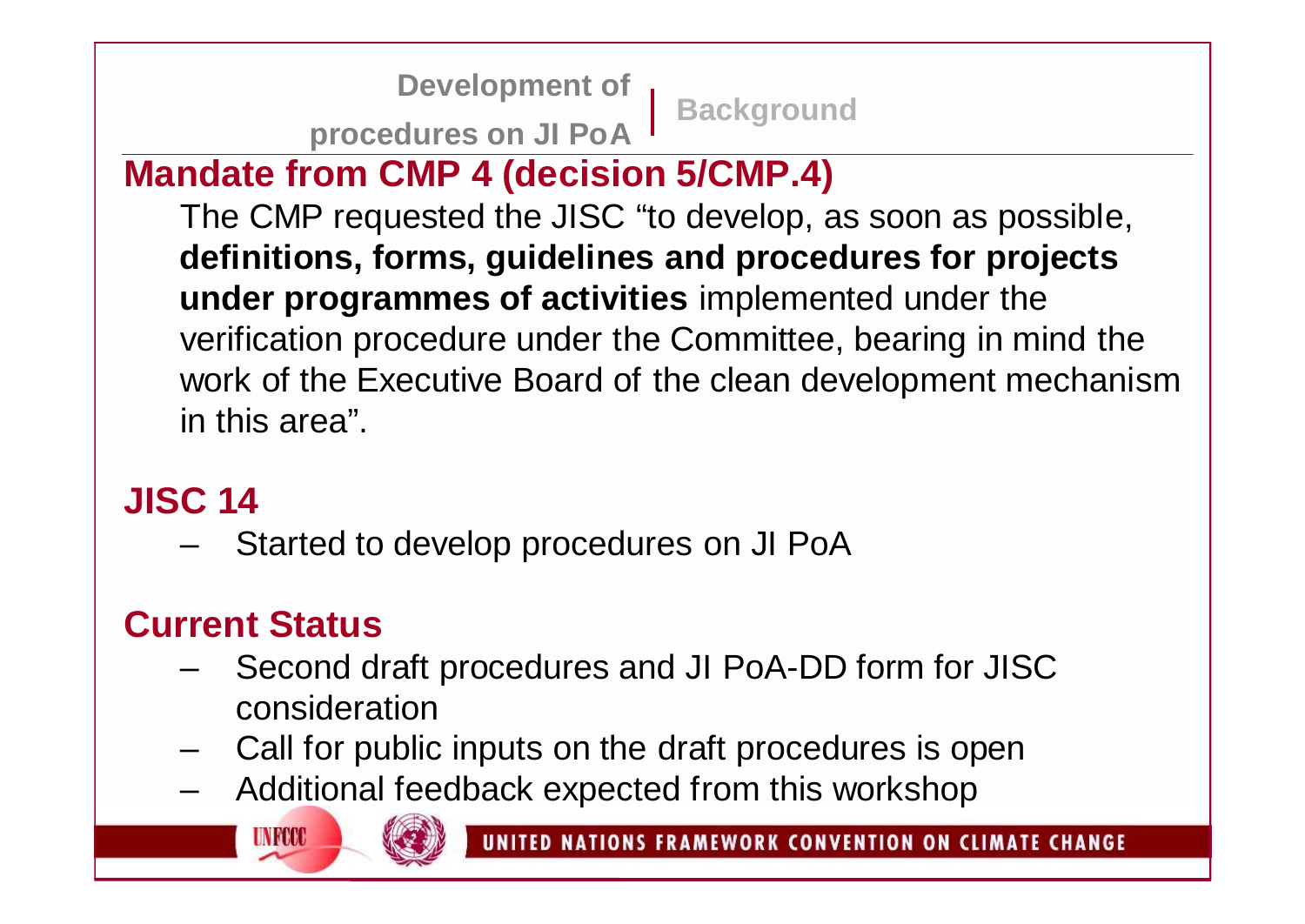**Second draft Development of procedures on JI PoA**

# **Definitions**

- **JI PoA:** implements a policy or goal and is comprised of one or more type of JPAs that have or will be replicated.
- **JPA:** a project that results in reduction of anthropogenic emissions by sources or by sinks that are additional to any that would otherwise occur.
- **Type of JPA:** is defined by the technologies or measures used
- **Coordinating entity:** legal or governmental entity that will coordinate and manage the JI PoA

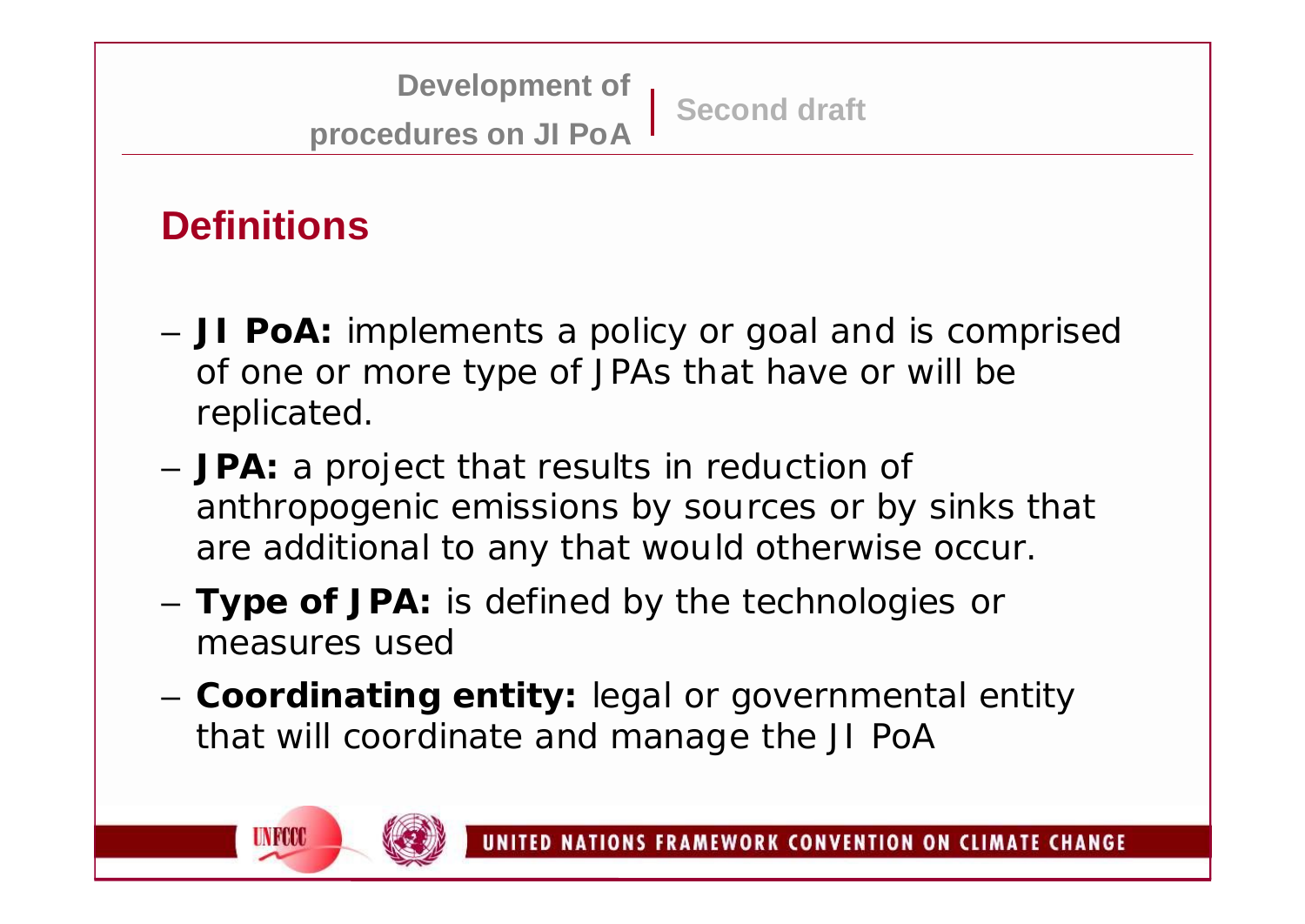**Second draft Development of procedures on JI PoA**

**Procedures**

- **JI PoA-DD:** only one form to submit a programme
- **Baseline setting and monitoring:** possibility to use different technologies and different baselines
- **Additionality:** shall be demonstrated for the JI PoA or for each type of JPA in the JI PoA
- **Fees:** simplified structure

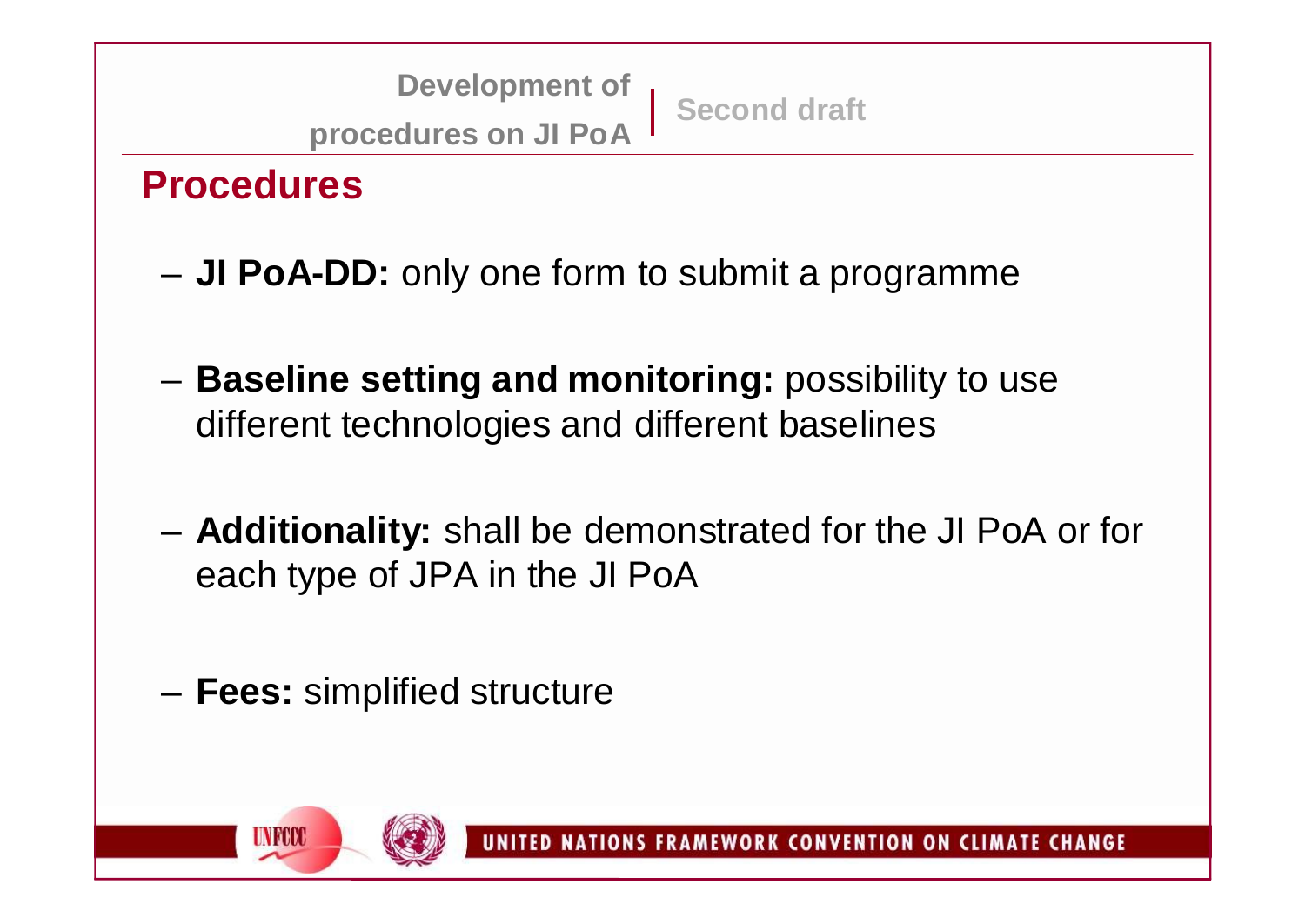**Second draft Development of procedures on JI PoA**

### **Procedures**

- **Determination of JI PoA:** AIE shall take into account the JI guidelines and relevant JISC documents and also address additionality of the JI PoA, eligibility criteria for inclusion of JPAs, and operational and management arrangements
- **Inclusion of JPAs:** coordinating entity responsible for checking eligibility requirements; period for public comment; opportunity for Parties involved or JISC to request a review for erroneous inclusion
- **Verification of JI PoA:** AIE shall identify the JPAs to be verified; specific procedures in case of sampling